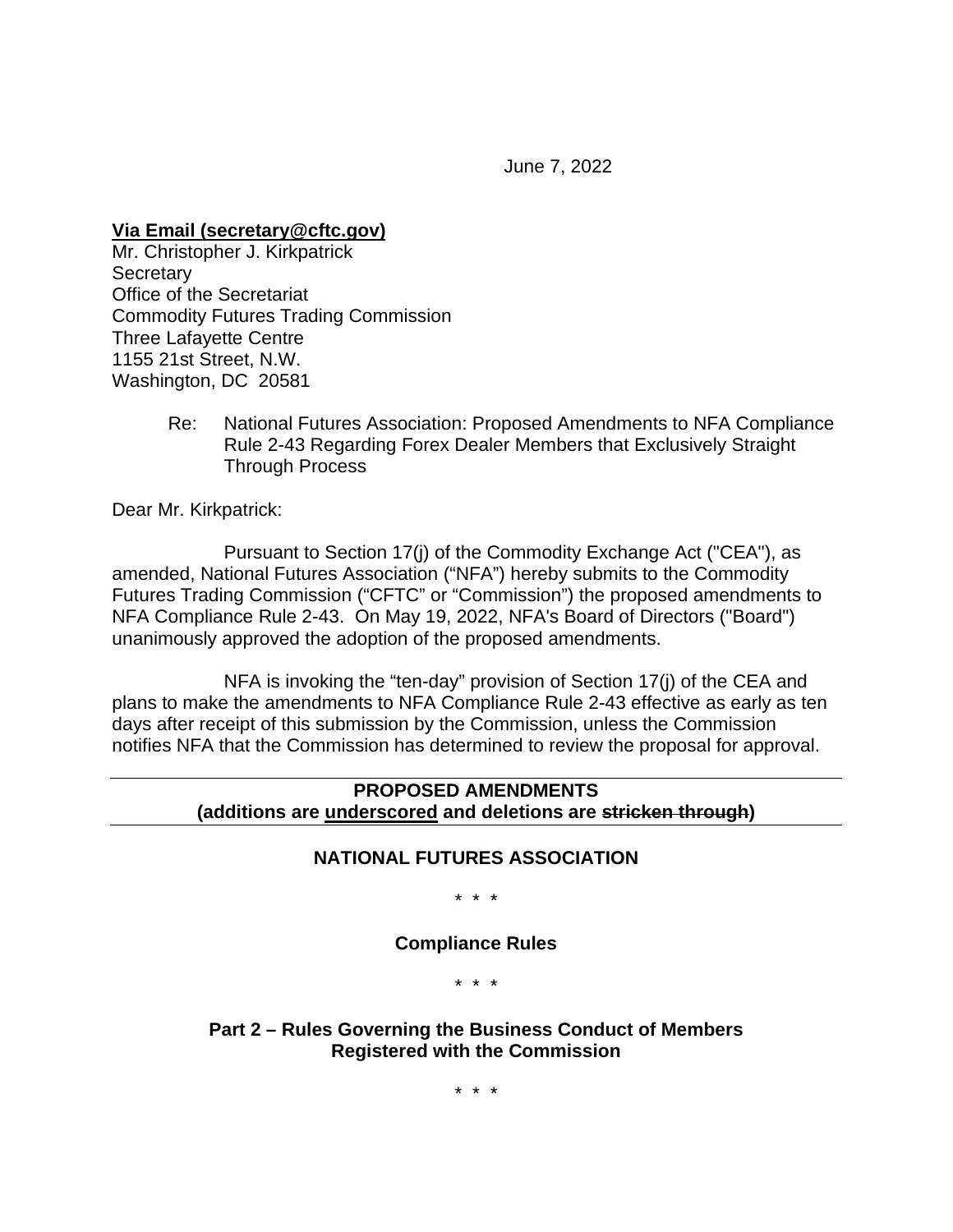# **Rule 2-43. FOREX ORDERS**

## **(a) Price Adjustments**

(1) A Forex Dealer Member may not cancel an executed customer order or adjust a customer account in a manner that would have the direct or indirect effect of changing the price of an executed order except when:

(i) the cancellation or adjustment is favorable to the customer and is done as part of a settlement of a customer complaint, provided, however, that individual customer complaints are not required in order for a Forex Dealer Member to favorably adjust all customer orders that were adversely affected by circumstances beyond the customer's control and that are unrelated to market price movements (except that the Forex Dealer Member must adjust all customer orders adversely affected and may not, except as provided in section (a)(1)(ii), adjust any order that received a favorable price due to the problem); or

(ii) if a the Forex Dealer Member exclusively uses straight-through processing, (as defined in NFA Compliance Rule 2-36(s)(5)) with a counterparty that is not an affiliate of the Forex Dealer Member, and that counterparty cancels or adjusts the price at which the offsetting position with the Forex Dealer Member was executed.

## **EXPLANATION OF PROPOSED AMENDMENTS**

In 2009, NFA's Board had concerns that Forex Dealer Members (FDMs) were changing prices on orders after they had been executed and reported to customers. After considering this issue, the Board adopted NFA Compliance Rule 2-43 to prohibit an FDM from cancelling or adjusting a customer account in a manner that would directly or indirectly change the price of the executed order except under two limited circumstances. Currently, the first exception under Compliance Rule 2-43(a)(1)(i), permits a cancellation or adjustment if it is favorable to the customer and is done as part of settling a customer complaint, provided the FDM adjusts all customer orders adversely affected. The second exception, under Compliance Rule 2-43(a)(1)(ii), permits an FDM to adjust or cancel if the FDM exclusively uses straight-through processing,[1] and the counterparty to the offsetting position with the FDM cancels or adjusts that order.

 $[1]$  NFA Compliance Rule 2-36(s)(5) defines "straight through processing" as when an FDM automatically executes (without human intervention and without exception) an offsetting position to a customer order with another counterparty prior to providing an execution to the customer order.